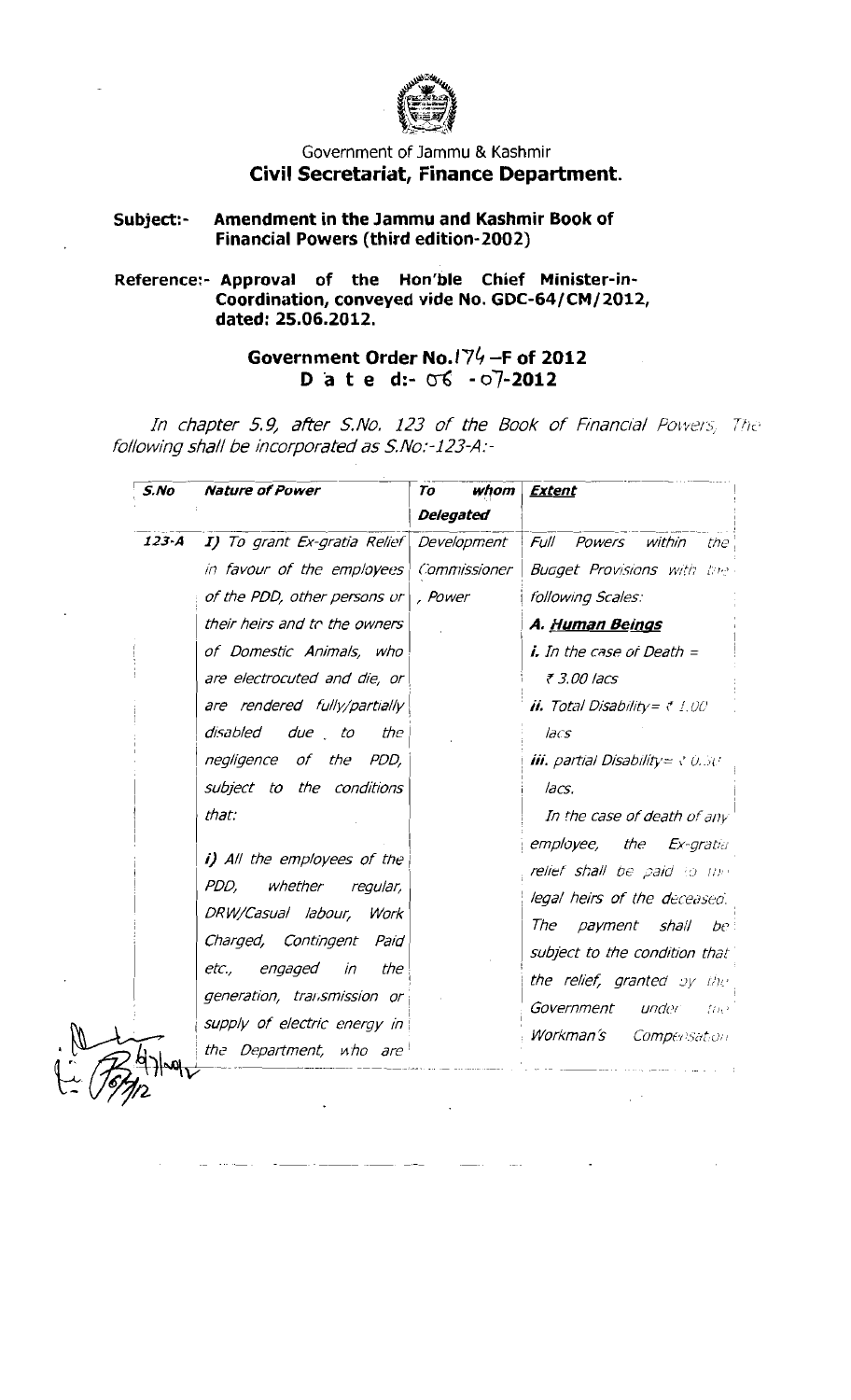| killed, incapacitated, wholly            |              | Act, shall be adjusted while                    |
|------------------------------------------|--------------|-------------------------------------------------|
| or partially, during<br>the              |              | making payment of the Ex-                       |
| course of discharging their              |              | gratia relief.                                  |
| bonafide<br>and legitimate               |              | <b>B Domestic animals</b>                       |
| duties;                                  |              | <i>i. Cow, bull, Horse = <math>75000</math></i> |
| <b>ii)</b> Civilians, killed or injured, |              | <b>ii.</b> Sheep/Goat<br>$= 71000$              |
| resulting in their partial or            |              |                                                 |
| total disability, subject to the         |              |                                                 |
| explicit condition that the              |              |                                                 |
| accident is not attributable             |              |                                                 |
| to them, but to the lapses,              |              |                                                 |
| attributable to the PDD, as              |              |                                                 |
| verified by the Director, TTI            |              |                                                 |
| & C;                                     |              |                                                 |
| <i>iii) Domestic animals killed</i>      |              |                                                 |
| by electrocution, caused due             |              |                                                 |
| to lapses, attributable to the           |              |                                                 |
| Department, and verified by              |              |                                                 |
| the Director, TTT&C.                     |              |                                                 |
| II)<br>the<br>To<br>grant                | Development  | The<br>mode<br>of .<br>$re-$                    |
| reimbursement of medical                 | Commissioner | imbursement<br>shall<br>be                      |
| expenditure in favour of                 | , Power      | regulated in terms of the                       |
| DRW/Work<br>charged                      |              | J&K Medical Attendance cum                      |
| employees for the treatment              |              | Allowance Rules.                                |
| of injury (ies) sustained due            |              |                                                 |
| electrocution,<br>when<br>to             |              |                                                 |
| actually discharging bonafide            |              |                                                 |
| and legitimate duties.                   |              |                                                 |
|                                          |              |                                                 |

By order of the Government of Jammu and Kashmir.

 $\mathcal{C}_{\mathbf{r}}$ 

 $Sd/$ **Principal Secretary to Government Finance Department** 

No. A/68(2001)-II-7/4 Copy to the:

Dated:- 6 07.2012

1. Advocate General, J&K

2. Principal Resident Commissioner, 5-Prithvi Raj Road New, Delhi.

 $\begin{picture}(22,17) \put(0,0){\vector(1,0){15}} \put(15,0){\vector(1,0){15}} \put(15,0){\vector(1,0){15}} \put(15,0){\vector(1,0){15}} \put(15,0){\vector(1,0){15}} \put(15,0){\vector(1,0){15}} \put(15,0){\vector(1,0){15}} \put(15,0){\vector(1,0){15}} \put(15,0){\vector(1,0){15}} \put(15,0){\vector(1,0){15}} \put(15,0){\vector(1,0){15}} \put(15,0){\vector(1$ 

 $\ddot{\phantom{1}}$ 

 $\bar{z}$ 

 $\mathcal{A}^{\mathcal{A}}$ 

\_ . . . . . . . . . .